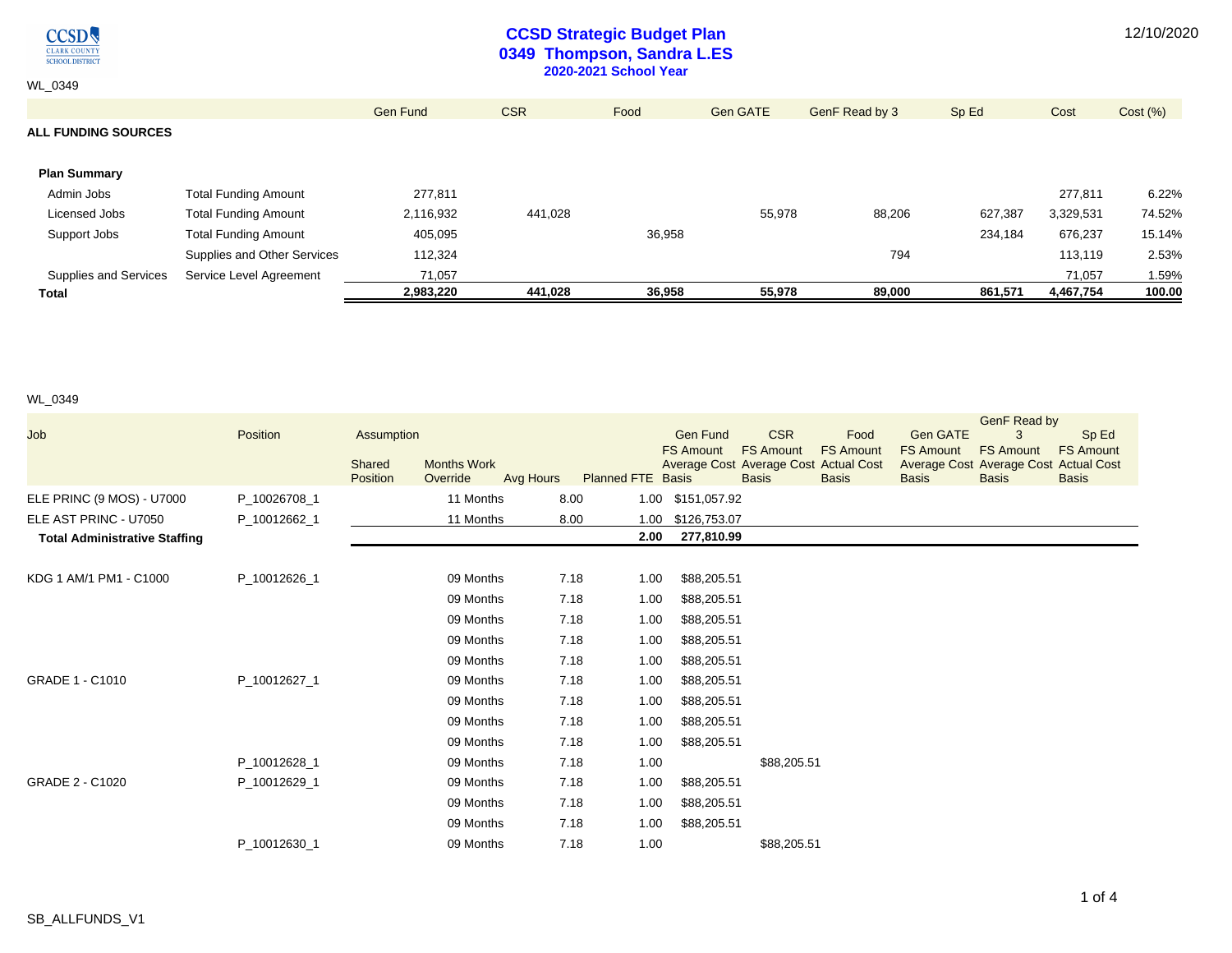$\underset{\frac{\text{CLARK COUNTY}}{\text{CHOOL DISTRIC}}}{\text{OLARK COUNTY}}$ 

WL\_0349

## **CCSD Strategic Budget Plan 0349 Thompson, Sandra L.ES 2020-2021 School Year**

|  | 12/10/2020 |
|--|------------|
|--|------------|

| Job                            | Position     | Assumption |                    |           |      |                          | <b>Gen Fund</b>                                           | <b>CSR</b>       | Food             | <b>Gen GATE</b>                                           | <b>GenF Read by</b><br>3 | Sp Ed            |
|--------------------------------|--------------|------------|--------------------|-----------|------|--------------------------|-----------------------------------------------------------|------------------|------------------|-----------------------------------------------------------|--------------------------|------------------|
|                                |              | Shared     | <b>Months Work</b> |           |      |                          | <b>FS Amount</b><br>Average Cost Average Cost Actual Cost | <b>FS Amount</b> | <b>FS Amount</b> | <b>FS Amount</b><br>Average Cost Average Cost Actual Cost | <b>FS Amount</b>         | <b>FS Amount</b> |
|                                |              | Position   | Override           | Avg Hours |      | <b>Planned FTE Basis</b> |                                                           | <b>Basis</b>     | <b>Basis</b>     | <b>Basis</b>                                              | <b>Basis</b>             | <b>Basis</b>     |
| GRADE 3 - C1030                | P_10012631_1 |            | 09 Months          |           | 7.18 | 1.00                     | \$88,205.51                                               |                  |                  |                                                           |                          |                  |
|                                | P_10012632_1 |            | 09 Months          |           | 7.18 | 1.00                     |                                                           | \$88,205.51      |                  |                                                           |                          |                  |
|                                |              |            | 09 Months          |           | 7.18 | 1.00                     |                                                           | \$88,205.51      |                  |                                                           |                          |                  |
|                                |              |            | 09 Months          |           | 7.18 | 1.00                     |                                                           | \$88,205.51      |                  |                                                           |                          |                  |
| <b>GRADE 4 - C1040</b>         | P_10012633_1 |            | 09 Months          |           | 7.18 | 1.00                     | \$88,205.51                                               |                  |                  |                                                           |                          |                  |
|                                |              |            | 09 Months          |           | 7.18 | 1.00                     | \$88,205.51                                               |                  |                  |                                                           |                          |                  |
|                                |              |            | 09 Months          |           | 7.18 | 1.00                     | \$88,205.51                                               |                  |                  |                                                           |                          |                  |
| GRADE 5 - C1050                | P_10012634_1 |            | 09 Months          |           | 7.18 | 1.00                     | \$88,205.51                                               |                  |                  |                                                           |                          |                  |
|                                |              |            | 09 Months          |           | 7.18 | 1.00                     | \$88,205.51                                               |                  |                  |                                                           |                          |                  |
|                                |              |            | 09 Months          |           | 7.18 | 1.00                     | \$88,205.51                                               |                  |                  |                                                           |                          |                  |
| ART, ELEM - C1100              | P_10012635_1 |            | 09 Months          |           | 7.18 | 1.00                     | \$88,205.51                                               |                  |                  |                                                           |                          |                  |
| MUSIC, ELEM - C1250            | P_10012636_1 |            | 09 Months          |           | 7.18 | 1.00                     | \$88,205.51                                               |                  |                  |                                                           |                          |                  |
| PHYSICAL ED - C1260            | P_10012637_1 |            | 09 Months          |           | 7.18 | 1.00                     | \$88,205.51                                               |                  |                  |                                                           |                          |                  |
| ECSE AUTISM-KIDS - C6031       | P_10012638_1 |            | 09 Months          |           | 7.18 | 1.00                     |                                                           |                  |                  |                                                           |                          | \$79,105.89      |
| EARLY CHILD INCLU - C6032      | P_20000909_1 |            | 09 Months          |           | 7.18 | 1.00                     |                                                           |                  |                  |                                                           |                          | \$82,744.63      |
| AUTISM IMPAIRED - C6040        | P_10012639_1 |            | 09 Months          |           | 7.18 | 1.00                     |                                                           |                  |                  |                                                           |                          | \$73,647.12      |
|                                |              |            | 09 Months          |           | 7.18 | 1.00                     |                                                           |                  |                  |                                                           |                          | \$64,550.93      |
| GEN RR ELEM - C6050            | P_10012640_1 |            | 09 Months          |           | 7.18 | 1.00                     |                                                           |                  |                  |                                                           |                          | \$73,647.12      |
|                                |              |            | 09 Months          |           | 7.18 | 1.00                     |                                                           |                  |                  |                                                           |                          | \$100,938.33     |
| ARL, SLD - C6079               | P_10012642_1 |            | 09 Months          |           | 7.18 | 1.00                     |                                                           |                  |                  |                                                           |                          | \$73,647.12      |
| GATE ELEM - C6130              | P_10012643_1 | SP-Yes     | 09 Months          |           | 7.18 | 0.60                     |                                                           |                  |                  | \$55,978.46                                               |                          |                  |
| COUNSELOR/ELE - C8000          | P_10012644_1 |            | 09 Months          |           | 7.18 | 1.00                     | \$88,205.51                                               |                  |                  |                                                           |                          |                  |
| LIBRARY ELE - C8040            | P_10012645_1 |            | 09 Months          |           | 7.18 | 1.00                     | \$88,205.51                                               |                  |                  |                                                           |                          |                  |
| RBG3 LEARNING STR - C8112      | P_20000908_1 |            | 09 Months          |           | 7.18 | 1.00                     |                                                           |                  |                  |                                                           | \$88,205.51              |                  |
| FAC SP ED - C8130              | P_10012646_1 |            | 09 Months          |           | 7.18 | 1.00                     |                                                           |                  |                  |                                                           |                          | \$79,105.89      |
| <b>Total Licensed Staffing</b> |              |            |                    |           |      |                          | 38.60 \$2,116,932.24 \$441,027.55                         |                  |                  | \$55,978.46                                               | \$88,205.51              | \$627,387.03     |
| FRST AID/SFTY AST - N0090      | P_10012647_1 |            | 09 Months          |           | 6.00 | 0.56                     | \$32,315.39                                               |                  |                  |                                                           |                          |                  |
| ELEM SCHOOL CLERK - N0143      | P_10012649_1 |            | 11 Months          |           | 8.00 | 0.91                     | \$55,944.06                                               |                  |                  |                                                           |                          |                  |
| SCH OFFICE MANAGE - N0310      | P_10012657_1 |            | 11 Months          |           | 8.00 | 0.91                     | \$68,221.82                                               |                  |                  |                                                           |                          |                  |
| COMPUTER TECH I - N1555        | P_20003852_1 |            | 10 Months          |           | 4.00 | 0.42                     | \$34,369.40                                               |                  |                  |                                                           |                          |                  |
| CUSTODIAN - N8040              | P_10012659_1 |            | 12 Months          |           | 8.00 | 1.00                     | \$51,312.06                                               |                  |                  |                                                           |                          |                  |
|                                | P_10012660_1 |            | 12 Months          |           | 7.00 | 0.88                     | \$45,833.62                                               |                  |                  |                                                           |                          |                  |
| <b>HD CUST I - N8110</b>       | P_10012661_1 |            | 12 Months          |           | 8.00 | 1.00                     | \$63,512.33                                               |                  |                  |                                                           |                          |                  |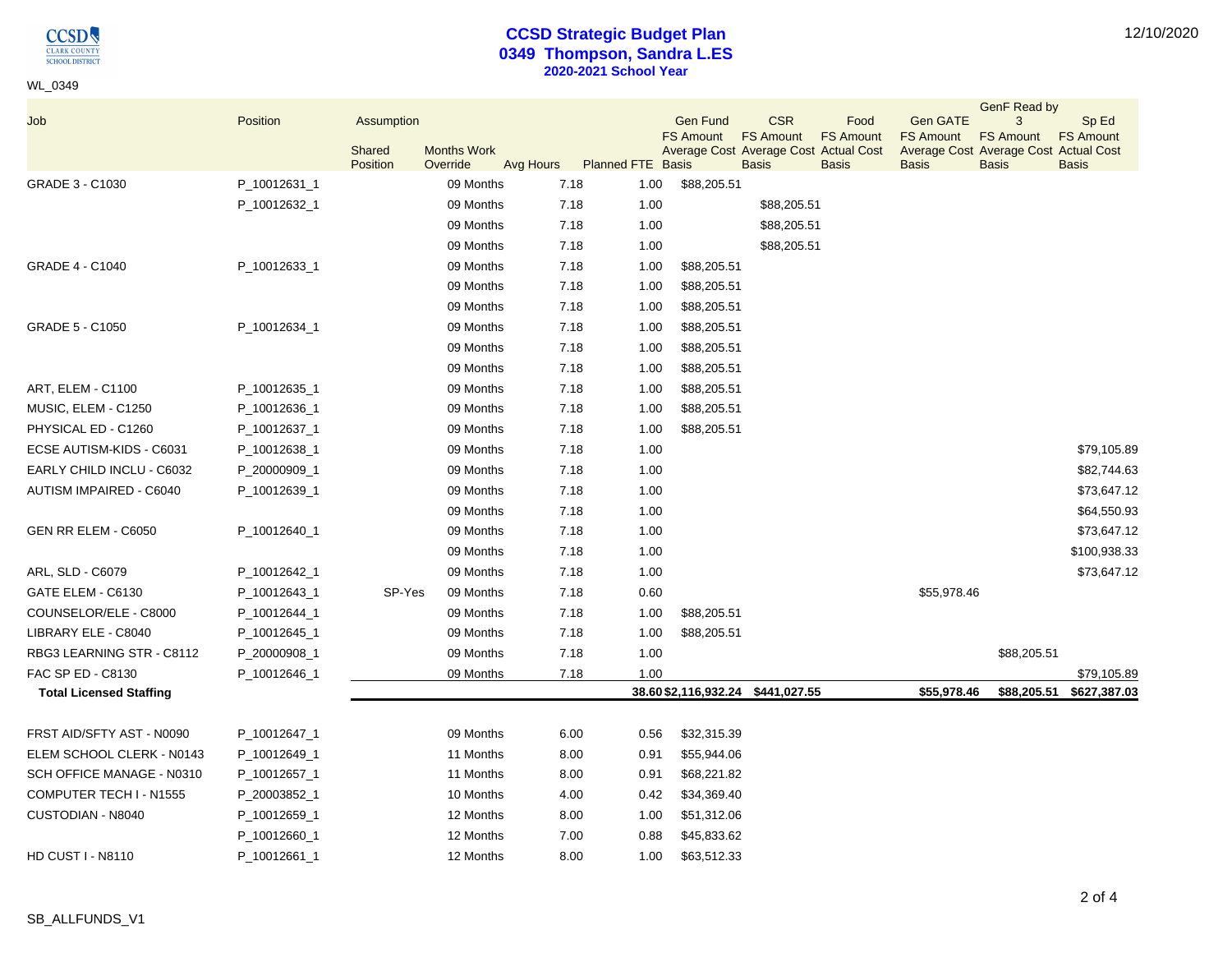

WL\_0349

## **CCSD Strategic Budget Plan 0349 Thompson, Sandra L.ES 2020-2021 School Year**

|                               |              |            |                    |           |                          |                    |                                                           |                  |                                                           | GenF Read by     |                  |
|-------------------------------|--------------|------------|--------------------|-----------|--------------------------|--------------------|-----------------------------------------------------------|------------------|-----------------------------------------------------------|------------------|------------------|
| Job                           | Position     | Assumption |                    |           |                          | <b>Gen Fund</b>    | <b>CSR</b>                                                | Food             | Gen GATE                                                  |                  | Sp Ed            |
|                               |              | Shared     | <b>Months Work</b> |           |                          | <b>FS Amount</b>   | <b>FS Amount</b><br>Average Cost Average Cost Actual Cost | <b>FS Amount</b> | <b>FS Amount</b><br>Average Cost Average Cost Actual Cost | <b>FS Amount</b> | <b>FS Amount</b> |
|                               |              | Position   | Override           | Avg Hours | <b>Planned FTE Basis</b> |                    | <b>Basis</b>                                              | <b>Basis</b>     | <b>Basis</b>                                              | <b>Basis</b>     | <b>Basis</b>     |
| LIBRARY AIDE - N0105          | P_10012648_1 |            | 09 Months          | 5.00      | 0.46                     | \$25,177.09        |                                                           |                  |                                                           |                  |                  |
| SPEC PROGRAMS TA - N0160      | P 10012650 1 |            | 09 Months          | 6.00      | 0.56                     |                    |                                                           |                  |                                                           |                  | \$30,308.70      |
|                               |              |            | 09 Months          | 6.00      | 0.56                     |                    |                                                           |                  |                                                           |                  | \$25,391.54      |
| SPTA II - N0162               | P_10012651_1 |            | 09 Months          | 6.00      | 0.56                     |                    |                                                           |                  |                                                           |                  | \$31,488.20      |
|                               |              |            | 09 Months          | 6.00      | 0.56                     |                    |                                                           |                  |                                                           |                  | \$28,210.10      |
|                               |              |            | 09 Months          | 6.00      | 0.56                     |                    |                                                           |                  |                                                           |                  | \$28,210.10      |
|                               | P_10012652_1 |            | 09 Months          | 6.50      | 0.60                     |                    |                                                           |                  |                                                           |                  | \$34,782.90      |
| PE INSTR ASST - N0179         | P_10012653_1 |            | 09 Months          | 6.00      | 0.56                     | \$28,409.24        |                                                           |                  |                                                           |                  |                  |
| INSTRUCTIONAL AST - N0190     | P 10012654 1 |            | 09 Months          | 2.00      | 0.19                     |                    |                                                           |                  |                                                           |                  | \$7,608.06       |
|                               | P 10012655 1 |            | 09 Months          | 5.00      | 0.46                     |                    |                                                           |                  |                                                           |                  | \$21,679.42      |
|                               |              |            | 09 Months          | 5.00      | 0.46                     |                    |                                                           |                  |                                                           |                  | \$26,504.67      |
| SR FOOD SRVC WRKR - N5030     | P_10024250_1 |            | 09 Months          | 5.50      | 0.51                     |                    |                                                           | \$36,958.09      |                                                           |                  |                  |
| PARA PRO - CTT - N9909        | No_Position  |            | 12 Months          |           | 0.31                     |                    |                                                           |                  |                                                           |                  |                  |
| <b>Total Support Staffing</b> |              |            |                    |           |                          | 12.03 \$405,095.01 |                                                           | \$36,958.09      |                                                           |                  | \$234,183.69     |

#### WL\_0349

| Job                           | <b>Position</b> | Days of Add- | On Hours Add-On Hours Extra Hours Hours | Days of Extra | Add-On Note | <b>Extra Note</b> |
|-------------------------------|-----------------|--------------|-----------------------------------------|---------------|-------------|-------------------|
| <b>Add-On and Extra</b>       |                 |              |                                         |               |             |                   |
|                               |                 |              |                                         |               |             |                   |
| <b>Total Add-On and Extra</b> |                 |              |                                         |               |             |                   |

WL\_0349

| <b>Account Description</b>         | <b>Budget</b>   | <b>Budget</b>  | (% )  |
|------------------------------------|-----------------|----------------|-------|
|                                    | <b>Gen Fund</b> | GenF Read by 3 |       |
| <b>Supplies and Other Services</b> |                 |                |       |
|                                    |                 |                |       |
| 5116540000 Extra Duty Licensed     | \$3,000.00      |                | 2.65% |
| 5531000001 Postage                 | \$1,000.00      |                | 0.88% |
|                                    |                 |                |       |